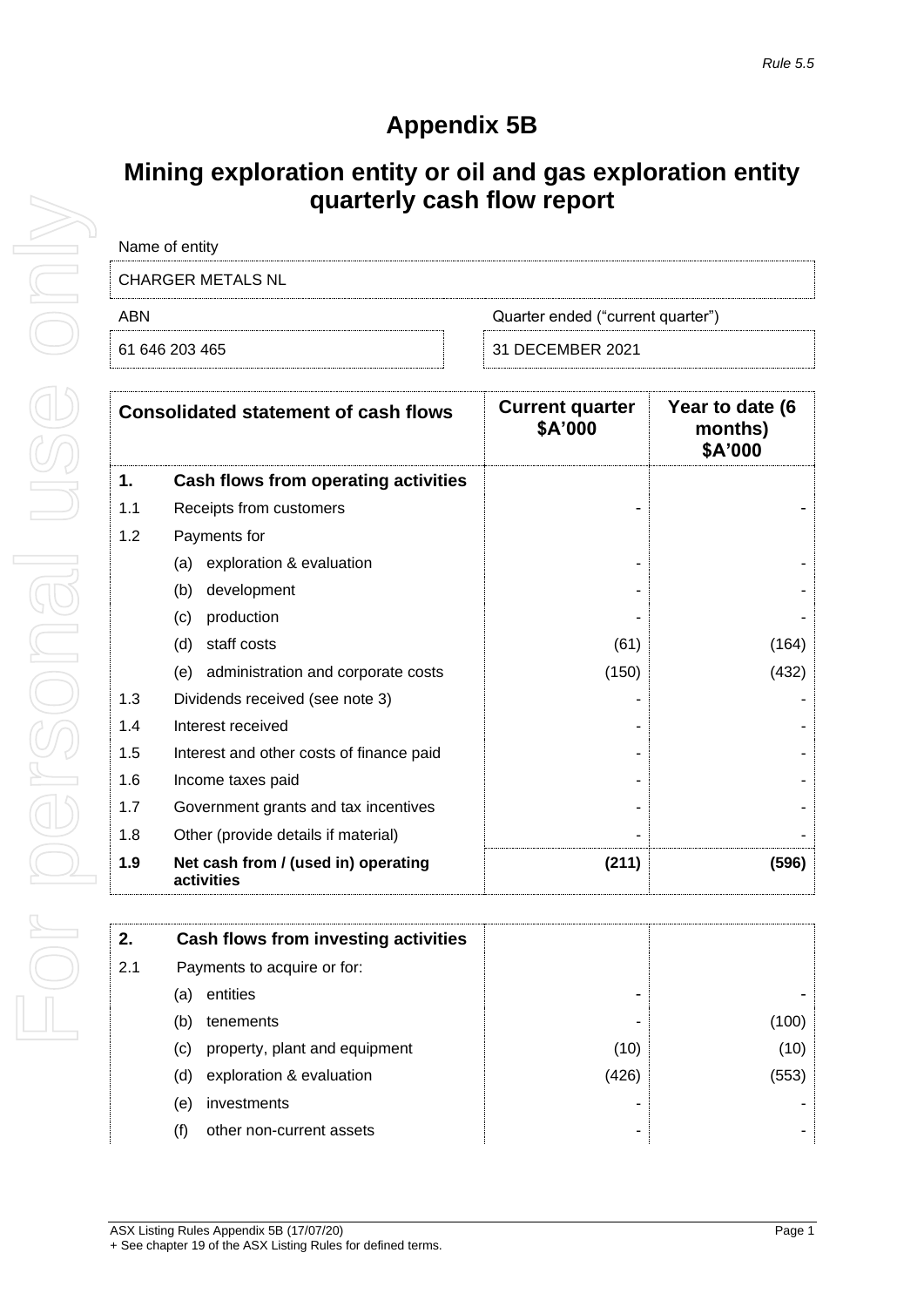|                                       | <b>Consolidated statement of cash flows</b>       | <b>Current quarter</b><br>\$A'000 | Year to date (6<br>months)<br>\$A'000 |
|---------------------------------------|---------------------------------------------------|-----------------------------------|---------------------------------------|
| 2.2<br>Proceeds from the disposal of: |                                                   |                                   |                                       |
|                                       | entities<br>(a)                                   |                                   |                                       |
|                                       | (b)<br>tenements                                  |                                   |                                       |
|                                       | (c)<br>property, plant and equipment              |                                   |                                       |
|                                       | (d)<br>investments                                |                                   |                                       |
|                                       | other non-current assets<br>(e)                   |                                   |                                       |
| 2.3                                   | Cash flows from loans to other entities           |                                   |                                       |
| 2.4                                   | Dividends received (see note 3)                   |                                   |                                       |
| 2.5                                   | Other (provide details if material)               |                                   |                                       |
| 2.6                                   | Net cash from / (used in) investing<br>activities | (436)                             | (663)                                 |

| 3.   | Cash flows from financing activities                                                       |       |
|------|--------------------------------------------------------------------------------------------|-------|
| 3.1  | Proceeds from issues of equity securities<br>(excluding convertible debt securities)       | 6,000 |
| 3.2  | Proceeds from issue of convertible debt<br>securities                                      |       |
| 3.3  | Proceeds from exercise of options                                                          |       |
| 3.4  | Transaction costs related to issues of equity<br>securities or convertible debt securities | (291) |
| 3.5  | Proceeds from borrowings                                                                   |       |
| 3.6  | Repayment of borrowings                                                                    |       |
| 3.7  | Transaction costs related to loans and<br>borrowings                                       |       |
| 3.8  | Dividends paid                                                                             |       |
| 3.9  | Other (provide details if material)                                                        |       |
| 3.10 | Net cash from / (used in) financing<br>activities                                          | 5,709 |

| 4.  | Net increase / (decrease) in cash and<br>cash equivalents for the period |       |       |
|-----|--------------------------------------------------------------------------|-------|-------|
| 4.1 | Cash and cash equivalents at beginning of<br>period                      | 5.177 | 80    |
| 4.2 | Net cash from / (used in) operating<br>activities (item 1.9 above)       | (211) | (596) |
| 4.3 | Net cash from / (used in) investing activities<br>(item 2.6 above)       | (436) | (663) |
| 4.4 | Net cash from / (used in) financing activities<br>(item 3.10 above)      |       | 5.709 |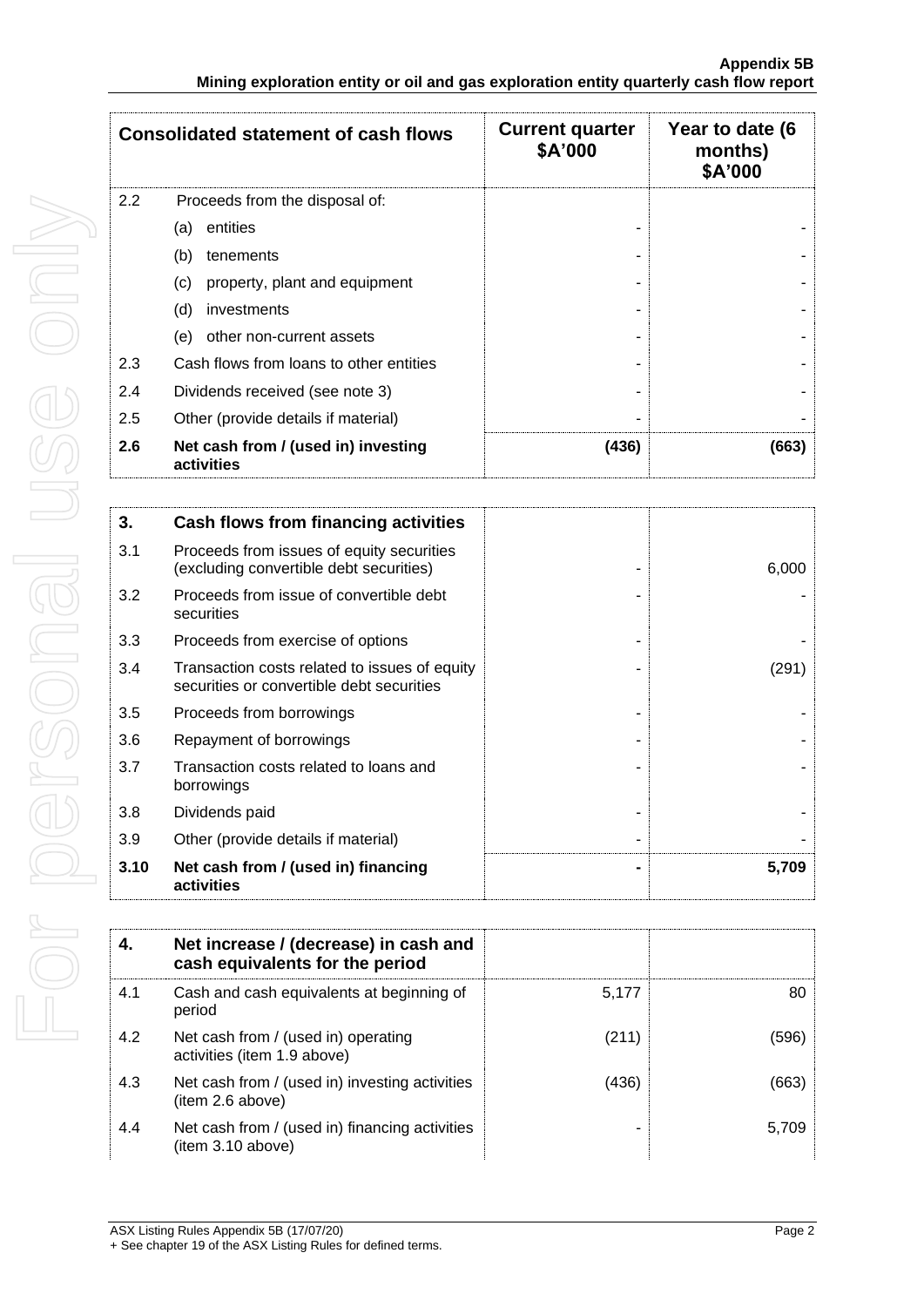| <b>Consolidated statement of cash flows</b> |                                                      | <b>Current quarter</b><br>\$A'000 | Year to date (6<br>months)<br>\$A'000 |
|---------------------------------------------|------------------------------------------------------|-----------------------------------|---------------------------------------|
| 4.5                                         | Effect of movement in exchange rates on<br>cash held | -                                 |                                       |
| 4.6                                         | Cash and cash equivalents at end of<br>period        | 4.530                             | 4.530                                 |

| 5.  | Reconciliation of cash and cash<br>equivalents<br>at the end of the quarter (as shown in the<br>consolidated statement of cash flows) to the<br>related items in the accounts | <b>Current quarter</b><br>\$A'000 | <b>Previous quarter</b><br>\$A'000 |
|-----|-------------------------------------------------------------------------------------------------------------------------------------------------------------------------------|-----------------------------------|------------------------------------|
| 5.1 | Bank balances                                                                                                                                                                 | 4.530                             | 5.177                              |
| 5.2 | Call deposits                                                                                                                                                                 |                                   |                                    |
| 5.3 | Bank overdrafts                                                                                                                                                               |                                   |                                    |
| 5.4 | Other (provide details)                                                                                                                                                       |                                   |                                    |
| 5.5 | Cash and cash equivalents at end of<br>quarter (should equal item 4.6 above)                                                                                                  | 4,530                             | 5,177                              |

| 6.                                                                                                                                                          | Payments to related parties of the entity and their<br>associates                          | <b>Current quarter</b><br><b>\$A'000</b> |
|-------------------------------------------------------------------------------------------------------------------------------------------------------------|--------------------------------------------------------------------------------------------|------------------------------------------|
| 6.1                                                                                                                                                         | Aggregate amount of payments to related parties and their<br>associates included in item 1 | 6                                        |
| 6.2                                                                                                                                                         | Aggregate amount of payments to related parties and their<br>associates included in item 2 |                                          |
| Note: if any amounts are shown in items 6.1 or 6.2, your quarterly activity report must include a description of, and an<br>explanation for, such payments. |                                                                                            |                                          |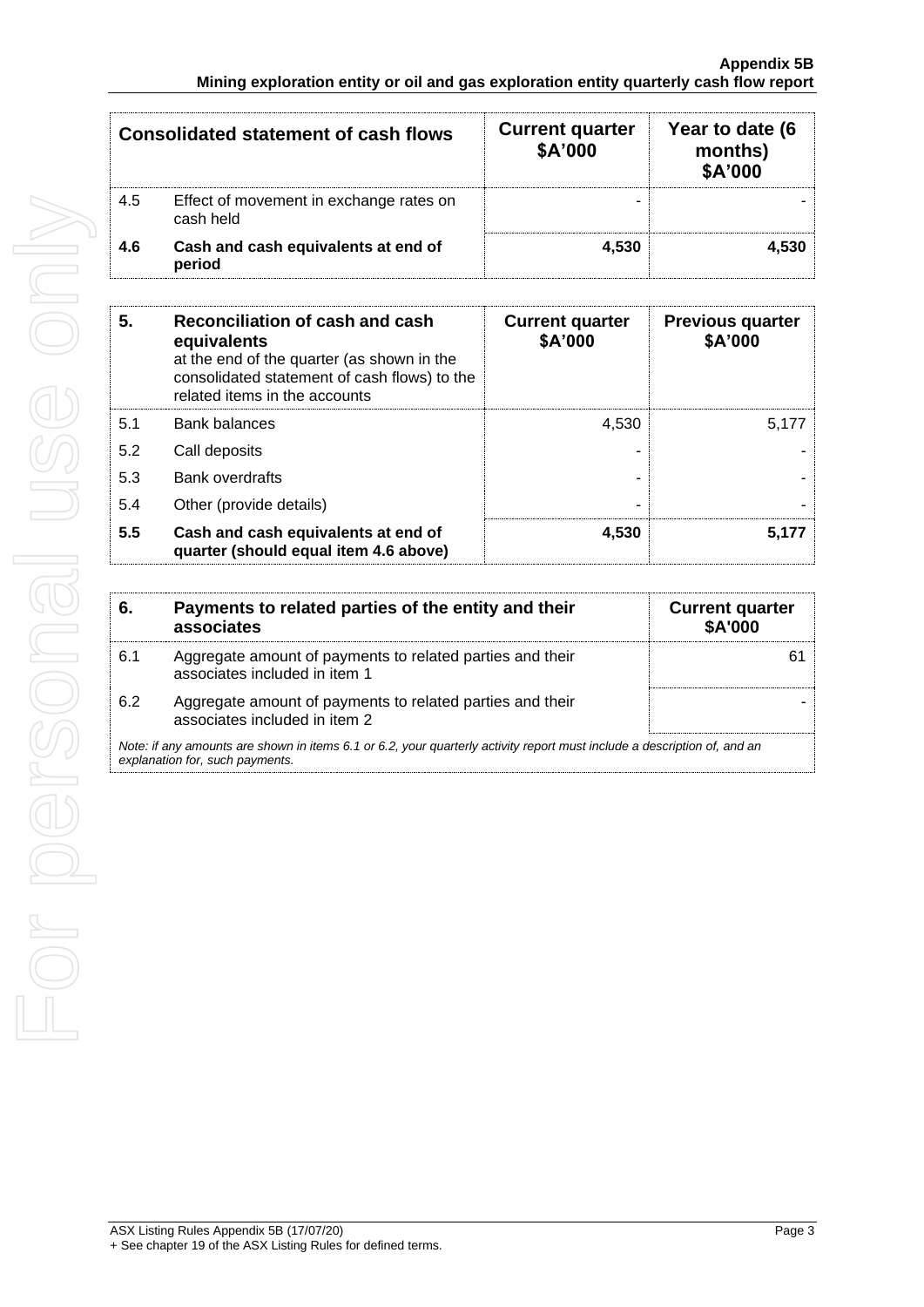| 7.  | <b>Financing facilities</b><br>Note: the term "facility' includes all forms of financing<br>arrangements available to the entity.<br>Add notes as necessary for an understanding of the<br>sources of finance available to the entity.                                                                                                               | <b>Total facility</b><br>amount at quarter<br>end<br>\$A'000 | Amount drawn at<br>quarter end<br>\$A'000 |
|-----|------------------------------------------------------------------------------------------------------------------------------------------------------------------------------------------------------------------------------------------------------------------------------------------------------------------------------------------------------|--------------------------------------------------------------|-------------------------------------------|
| 7.1 | Loan facilities                                                                                                                                                                                                                                                                                                                                      |                                                              |                                           |
| 7.2 | Credit standby arrangements                                                                                                                                                                                                                                                                                                                          |                                                              |                                           |
| 7.3 | Other (please specify)                                                                                                                                                                                                                                                                                                                               |                                                              |                                           |
| 7.4 | <b>Total financing facilities</b>                                                                                                                                                                                                                                                                                                                    |                                                              |                                           |
|     |                                                                                                                                                                                                                                                                                                                                                      |                                                              |                                           |
| 7.5 | Unused financing facilities available at quarter end                                                                                                                                                                                                                                                                                                 |                                                              |                                           |
| 7.6 | Include in the box below a description of each facility above, including the lender, interest<br>rate, maturity date and whether it is secured or unsecured. If any additional financing<br>facilities have been entered into or are proposed to be entered into after quarter end,<br>include a note providing details of those facilities as well. |                                                              |                                           |
|     |                                                                                                                                                                                                                                                                                                                                                      |                                                              |                                           |

| 8.                                                                                                                                                                                                                                             |                                                                           | Estimated cash available for future operating activities                                                                                                                                                                        | \$A'000 |  |
|------------------------------------------------------------------------------------------------------------------------------------------------------------------------------------------------------------------------------------------------|---------------------------------------------------------------------------|---------------------------------------------------------------------------------------------------------------------------------------------------------------------------------------------------------------------------------|---------|--|
| 8.1                                                                                                                                                                                                                                            |                                                                           | Net cash from / (used in) operating activities (item 1.9)                                                                                                                                                                       | (211)   |  |
| 8.2                                                                                                                                                                                                                                            |                                                                           | (Payments for exploration & evaluation classified as investing<br>activities) (item $2.1(d)$ )                                                                                                                                  | (426)   |  |
| 8.3                                                                                                                                                                                                                                            |                                                                           | Total relevant outgoings (item $8.1 +$ item $8.2$ )                                                                                                                                                                             | (637)   |  |
| 8.4                                                                                                                                                                                                                                            |                                                                           | Cash and cash equivalents at quarter end (item 4.6)                                                                                                                                                                             | 4,530   |  |
| 8.5                                                                                                                                                                                                                                            |                                                                           | Unused finance facilities available at quarter end (item 7.5)                                                                                                                                                                   |         |  |
| 8.6                                                                                                                                                                                                                                            |                                                                           | Total available funding (item $8.4 +$ item $8.5$ )                                                                                                                                                                              | 4,530   |  |
| 8.7                                                                                                                                                                                                                                            | Estimated quarters of funding available (item 8.6 divided by<br>item 8.3) |                                                                                                                                                                                                                                 | 7       |  |
|                                                                                                                                                                                                                                                |                                                                           | Note: if the entity has reported positive relevant outgoings (ie a net cash inflow) in item 8.3, answer item 8.7 as "N/A".<br>Otherwise, a figure for the estimated quarters of funding available must be included in item 8.7. |         |  |
| 8.8                                                                                                                                                                                                                                            |                                                                           | If item 8.7 is less than 2 quarters, please provide answers to the following questions:                                                                                                                                         |         |  |
|                                                                                                                                                                                                                                                | 8.8.1                                                                     | Does the entity expect that it will continue to have the current level of net operating<br>cash flows for the time being and, if not, why not?                                                                                  |         |  |
| Answer: N/A<br>8.8.2<br>Has the entity taken any steps, or does it propose to take any steps, to raise further<br>cash to fund its operations and, if so, what are those steps and how likely does it<br>believe that they will be successful? |                                                                           |                                                                                                                                                                                                                                 |         |  |
|                                                                                                                                                                                                                                                |                                                                           |                                                                                                                                                                                                                                 |         |  |
|                                                                                                                                                                                                                                                | Answer: N/A                                                               |                                                                                                                                                                                                                                 |         |  |